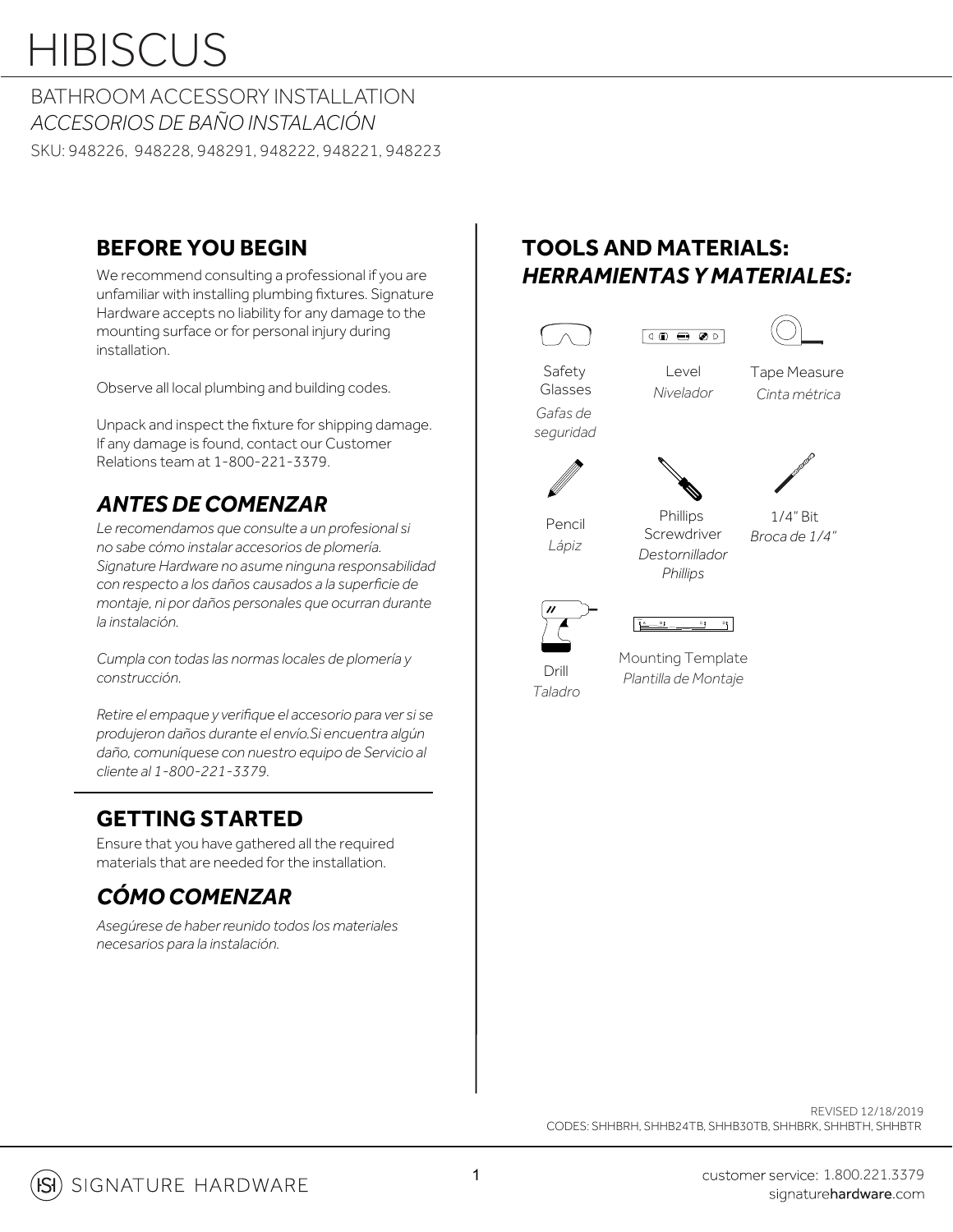# **HIBISCUS**

BATHROOM ACCESSORY INSTALLATION *ACCESORIOS DE BAÑO INSTALACIÓN*  SKU: 948226, 948228, 948291, 948222, 948221, 948223

### **INSTALLATION** *INSTALACIÓN*

1. Unscrew set screw at base of post. Use the template screw hold marking (A and C) to place the desired location for the 24" Towel Bar. (A and D for the 30" Towel Bar, A and B for Tissue Holder, A and E for Towel Rack). Position on wall where desired. Lightly mark outline of post.

*1. Desatornille les tornillos fijos en la base de cada soporte. Utilice la Plantilla con las Marcas de los Orificios para los Tornillos (A y C) para colocar, en la ubicación que desee, la Barra para Toallas de 24". (A y D para la Barra para Toallas de 30", A y B para la Poitapapel Higiénico, A y E para el toallero). Determine la ubicación deseada en la pared. Marque suavemente elcontorno del poste.*



2a. Drill 1/4" hole in the drywall. Push plastic anchors flush into the drywall. Fasten mounting bracket to wall with wood screw.

2a. *Perfora un orificio de 0,6 cm en el drywall. Empuja los anclajes plásticos hasta que queden al ras en la pared. Fila el Soporte de Montaje con tornillos para madera.*

Side View *Vista lateral*



SIGNATURE HARDWARE